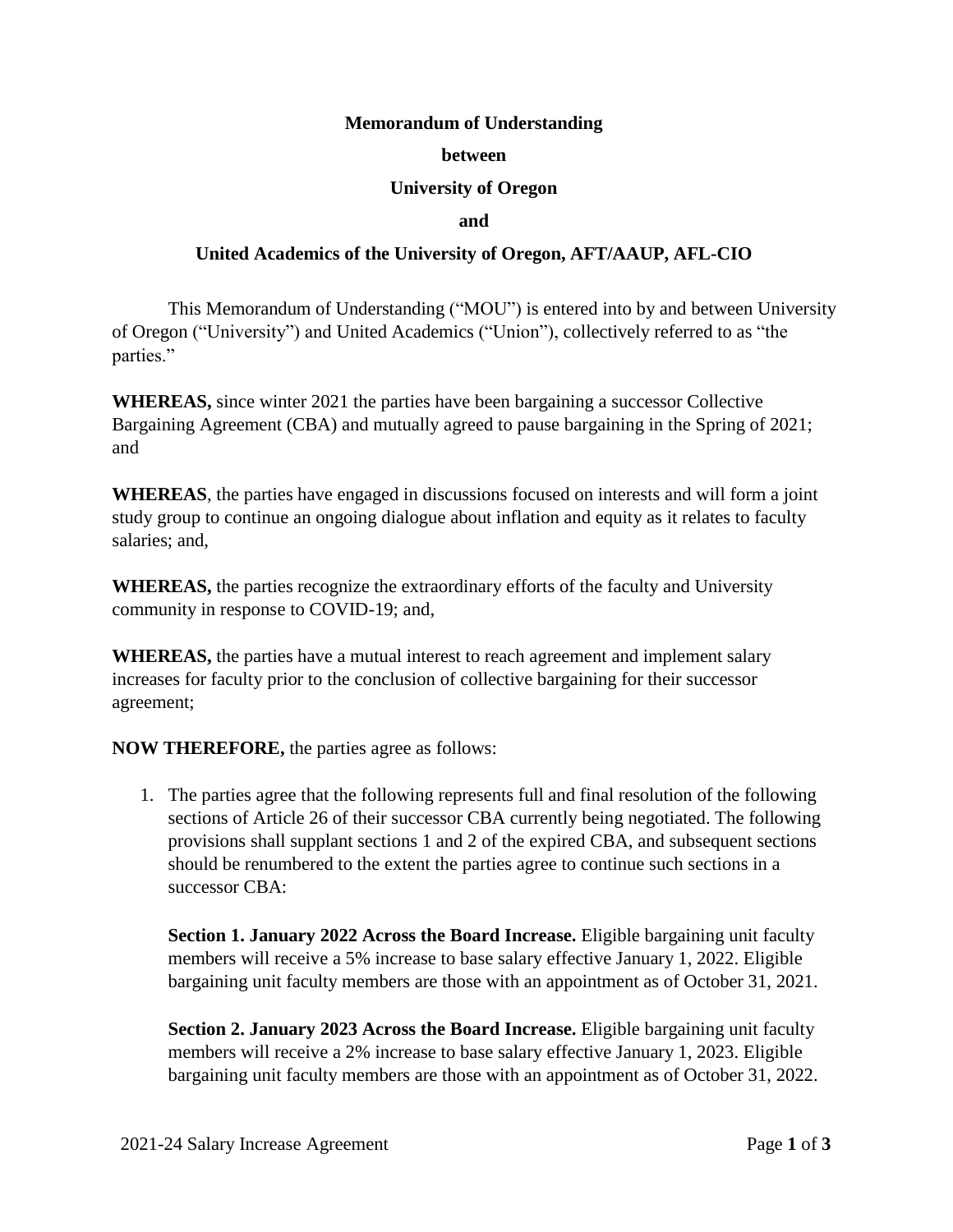**Section 3. January 2024 Merit Increase.** In addition to the meritorious salary increases associated with successful promotion, tenure, and post-tenure reviews, the University will establish a unit-based pool of 3% for salary increases to be distributed solely as merit to bargaining unit faculty members in the Career and Tenure-Track and Tenured classifications. Total unit based pool amounts will be determined based on the total base salary (prorated for FTE) for eligible faculty members in each group as of October 31, 2023 and increases will be effective January 1, 2024.

- a. **Eligibility:** To be eligible for merit, the faculty member must have an appointment on or before July 1, 2023. Merit reviews will be based on the work performed by the faculty member since the faculty member's last merit review or since the faculty member's start date, if the faculty member was hired during the last review period, and may take into account the length of service over the review period. Units may establish different reviews period in their respective unit level policies.
- b. **Distribution:** Merit distributions should be given as a percentage of base salary, irrespective of FTE in any given review period, and not as a flat dollar amount, unless the unit has Office of the Provost approval for the distribution. Unit level merit policies must include criteria for determining whether faculty members exceed, meet, or do not meet expectations in teaching, service, and research, as applicable, and a methodology for determining when faculty meet expectations overall based on their ratings in those areas.
- 2. The parties agree that the increases specified in this agreement represent the totality of collective annual salary increases for the groups and years specified.
- 3. The parties agree that the increases specified in this agreement shall be implemented while they continue to negotiate other provisions of their successor agreement.

# **Knowing and Voluntary.**

The parties acknowledge that they have carefully read and fully understand the terms of this MOU, and that they are voluntarily entering into this MOU.

## **Effective Dates.**

This MOU will be effective and shall govern salary and merit increases for all bargaining unit faculty members between January 1, 2022, and December 31, 2024.

## **Entire Agreement.**